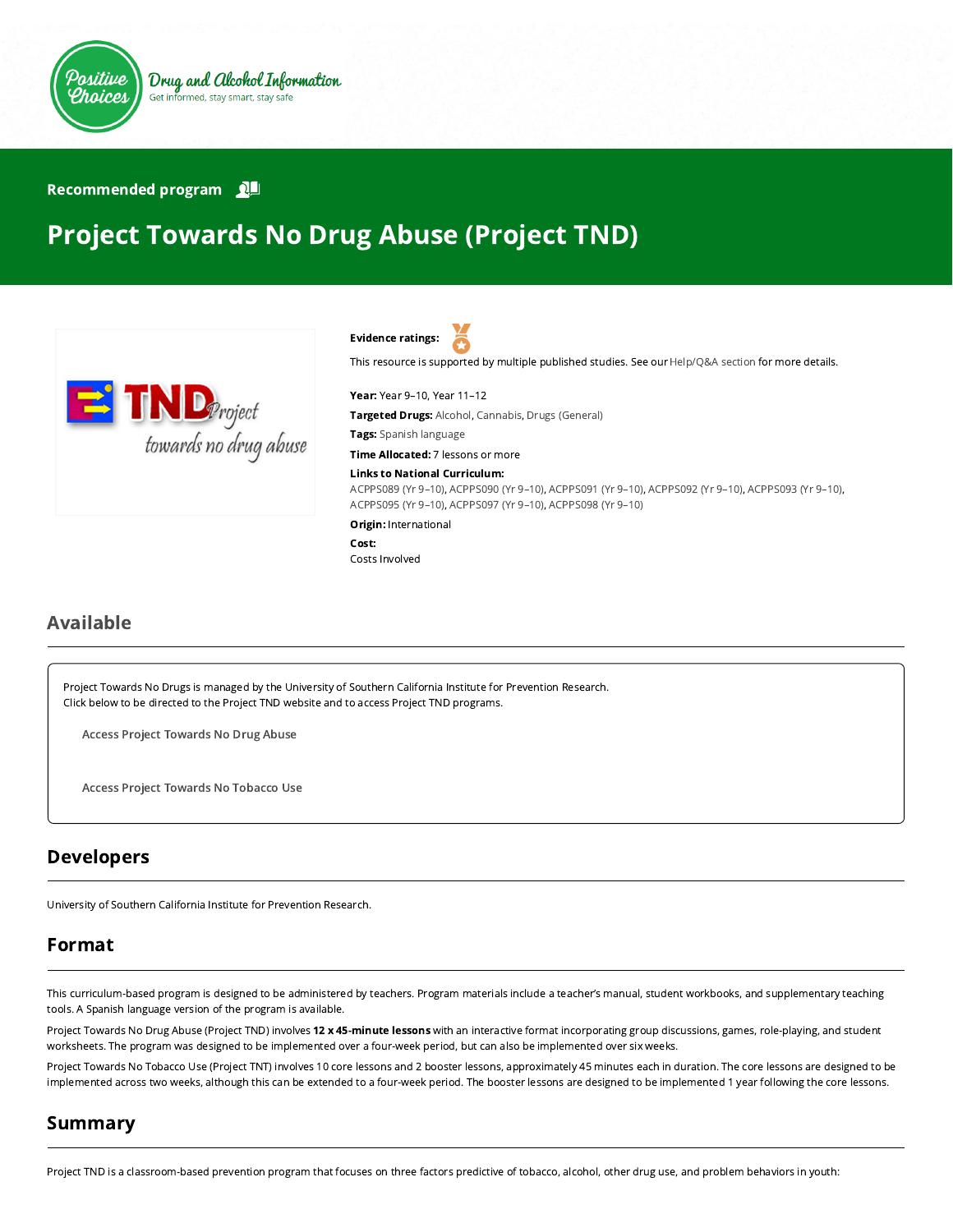- Motivation factors (i.e., students' attitudes, beliefs, expectations, and desires regarding drug use)
- Skills (effective communication, social self-control, and coping skills)
- **Decision-making** (i.e., how to make decisions that lead to health-promoting behaviors).

The program makes use of interactive teaching techniques to provide students with information about the consequences of drug use, coping skills enhancement, correction of misperceptions about drug use, and motivation enhancement activities. Project TND was originally developed for students in high-risk high schools; however it has also been evaluated in regular high schools. Please note that some of the content (e.g., help-seeking toolkit) will need modification to suit implementation in Australia.

Project TNT is a classroom-based prevention program that focuses on three main factors to prevent tobacco use:

- . Be critical of misleading social information, such as tobacco advertising and overestimates of the prevalence of tobacco use;
- Develop skills to resist social pressures that may lead to tobacco use;
- Understand the effects of tobacco and the consequences of use.

# Training & Costs

Attendance at a 1-2 day professional training workshop is strongly recommended. The effectiveness of implementing the programs without specialist training is not yet known.

Training workshops are currently run in California, USA, but alternate arrangements may be possible. See the [Project TND](https://tnd.usc.edu/?page_id=40) or [Project TNT](https://tnt.usc.edu/?page_id=44) website for information about the training workshops and costs for the program materials.

## **Benefits**

#### Project TND:

- Reduced alcohol use
- Reduced tobacco use
- Reduced marijuana use
- Reduced "hard drug" use\* at short and long-term follow up (4-5 years).

\*encompassing cocaine, inhalants, stimulants, ecstasy, depressants, heroin and steroids.

Project TNT:

- Reduced uptake of cigarettes
- Reduced uptake of smokeless tobacco
- Reduced frequency of cigarette smoking
- Reduced frequency of smokeless tobacco

## Evidence Base

The most relevant studies evaluating the program are listed below; for a full list se[e Project TND Evaluation studies.](https://tnd.usc.edu/?page_id=38) Benefits of the program have not yet been evaluated in an Australian sample. The effectiveness of implementing the program without specialist training is not yet known, as all the studies listed below incorporated at least a one-day training workshop.

See below also for an endorsement from an external organisation and evidence base cautions.

### Sources

[Sussman, S., Sun, P., Rohrbach, L. A., & Spruijt-Metz, D. \(2012\). One-year outcomes of a drug abuse prevention program for older teens and emerging adults: Evaluating a](http://psycnet.apa.org/journals/hea/31/4/476/) motivational interviewing booster component. Health Psychology, 31, 476-485.

[Rohrbach, L. A., Gunning, M., Sun, P., & Sussman, S. \(2010\). The Project Towards No Drug Abuse \(TND\) Dissemination Trial: Implementation Fidelity and Immediate Outcomes](http://link.springer.com/article/10.1007/s11121-009-0151-z). Prevention Science, 11, 77-88.

Valente, T. W., Ritt-Olson, A., Stacy, A., Unger, J. B., Okamoto, J., & Sussman, S. (2007). Peer acceleration: effects of a social network tailored substance abuse prevention program among high-risk adolescents. Addiction, 102, 1804-1815.

\*Note: In this study benefits were only observed in an enhanced version of Project TND which involved additional group interaction. This version of the program reduced substance use for students who had peer networks with low substance use. However students with friends who reported substance use were likely to increase use.

[Sun, W., Skara, S., Sun, P., Dent, C. W., & Sussman, S. \(2006\). Project Towards No Drug Abuse: Long-term substance use outcomes evaluation.](http://www.sciencedirect.com/science/article/pii/S0091743501908345) Prev Med, 42, 188-192.

[Dent, C. W., Sussman, S., & Stacy, A. W. \(2001\). Project Towards No Drug Abuse: generalizability to a general high school sample.](http://www.sciencedirect.com/science/article/pii/S0091743501908345) Preventive Medicine, 32, 514-520.

#### Evidence-base Cautions:

The benefits of Project TND have varied from trial to trial. The most consistent benefits are for "hard drug" use (encompassing cocaine, inhalants, stimulants, ecstasy, depressants, heroin and steroids), which have been observed in 7 studies and appear to be maintained long-term (up to 5 years). Reductions in alcohol and tobacco use were observed less consistently. There was evidence in one study that an interactive version of the program may increase substance use in students with substance using friends. A critical review of past research analysing the program's effectiveness has concluded there is little evidence to support its efficacy. See the paper below for full details:

[Gorman, D. M. \(2014\). Is Project Towards No Drug Abuse \(Project TND\) an evidence-based drug and violence prevention program? A review and reappraisal of the evaluation](https://www.ncbi.nlm.nih.gov/pubmed/24753017) studies. The journal of primary prevention, 35, 217-232.